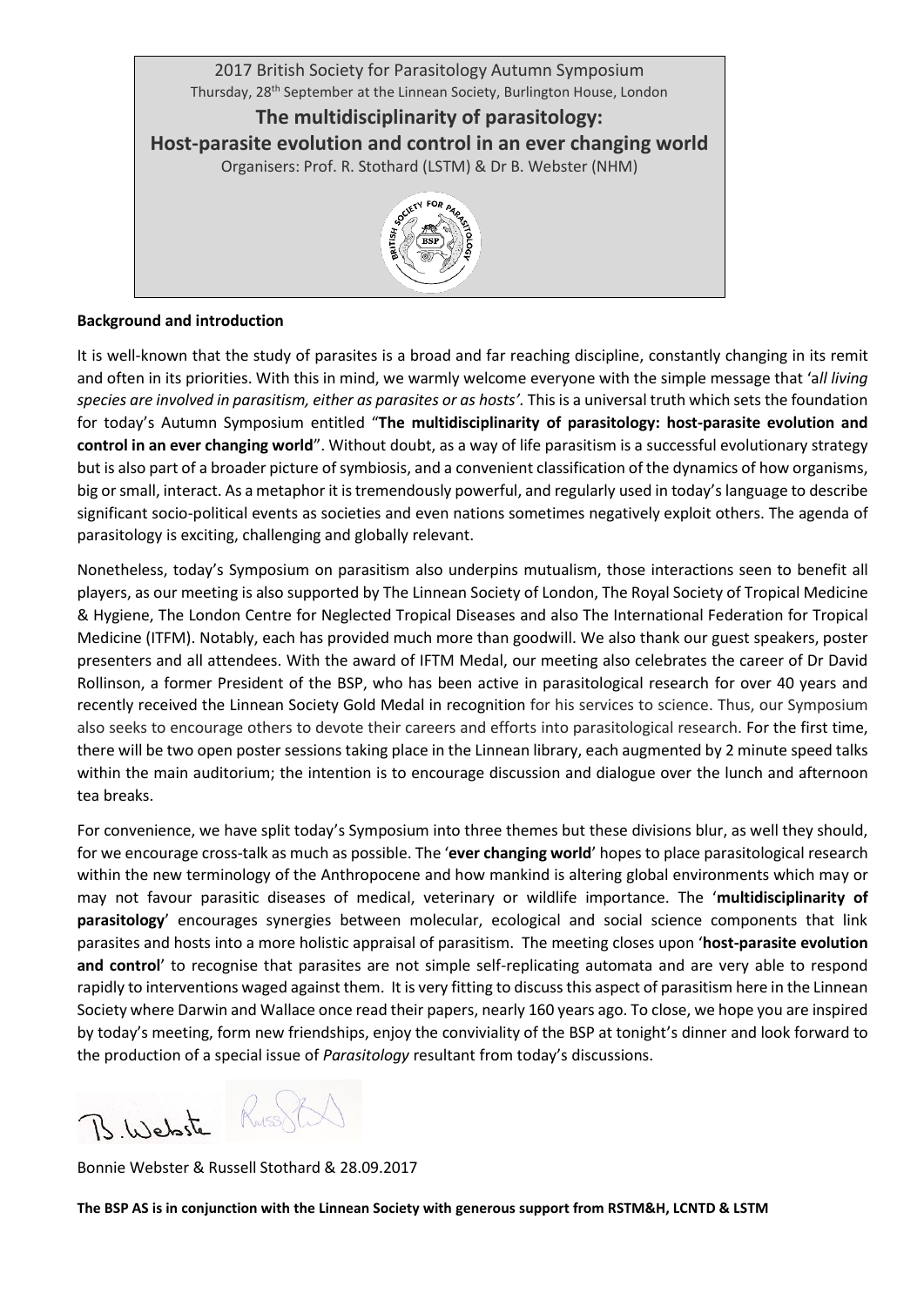## **Programme:**

From 10.00 am, symposium registration is open with morning drinks in the Linnean Library.

We encourage the use of Twitter and kindly ask that you use #BSPAS2017 for e-communications.

## **Timetable:**

| <b>Session A</b> | <b>Chair: Prof. R. Stothard</b>                                                                                                                          | Theme - an ever changing world                                                                                                                       |
|------------------|----------------------------------------------------------------------------------------------------------------------------------------------------------|------------------------------------------------------------------------------------------------------------------------------------------------------|
| 10.30 am -       | Welcome                                                                                                                                                  |                                                                                                                                                      |
|                  | Prof. Sir R. Anderson                                                                                                                                    | Progress in the control of human helminth infections by mass drug<br>administration                                                                  |
| $11.05 -$        | <b>IFTM Medal</b>                                                                                                                                        | Award of International Federation for Tropical Medicine (IFTM)                                                                                       |
|                  | (see http://www.iftm-hp.org/)                                                                                                                            | Medal to Prof. D Rollinson, citation read by IFTM President Prof.<br>Mas-Coma with personal anecdotes by Pof. Southgate                              |
| $11.15 -$        | Prof. S. Mas-Coma                                                                                                                                        | Human fascioliasis spread: Impact of crucial mankind's history<br>events                                                                             |
| $11.35 -$        | Prof. L. Tchuem-Tchuente                                                                                                                                 | From basic parasitology to applied public health: Challenges for<br>the control of helminthiasis in Cameroon                                         |
| $11.55 -$        | Prof. D. Molyneux                                                                                                                                        | Addressing neglected parasitic diseases: Moving towards the<br>development agenda amidst change-partnerships, networks and<br>global health policies |
| $12.15 -$        | Panel discussion & session I speed posters talks 2 minute each (abstracts 1-8)                                                                           |                                                                                                                                                      |
| 12.45 pm         | Buffet lunch in the Linnean Library with poster viewing (1-8)                                                                                            |                                                                                                                                                      |
| <b>Session B</b> | Chair: Prof. D Molyneux                                                                                                                                  | Theme - the multidisciplinarity of parasitology                                                                                                      |
| 1.45 pm -        | Prof. R. Gasser                                                                                                                                          | Harnessing genomic and bioinformatic tools to explore<br>socioeconomically important parasites                                                       |
| $2.15 -$         | Prof. J. Utzinger                                                                                                                                        | Schistosomiasis, snails and prawns: The interplay of parasitology<br>and ecology                                                                     |
| $2.35 -$         | Dr B. Webster                                                                                                                                            | New molecular tools to provide insights into schistosome diversity<br>in Africa and beyond                                                           |
| $2.55 -$         | Prof. T. Anderson                                                                                                                                        | The genetic basis of transmission-related traits in schistosomes                                                                                     |
| $3.15 -$         | Panel discussion & session II speed poster talks 2 minutes (abstracts 9-16)                                                                              |                                                                                                                                                      |
| 3.40 pm          | Afternoon tea in the Linnean Library with poster viewing (9-16)                                                                                          |                                                                                                                                                      |
| <b>Session C</b> | Chair: Dr D. Rollinson                                                                                                                                   | Theme - host-parasite evolution and control                                                                                                          |
| 4.10 pm -        | Prof. J. Webster                                                                                                                                         | A OneHealth approach to schistosomiasis control in our changing<br>world                                                                             |
| $4.40 -$         | Dr L. Reimer                                                                                                                                             | The evolving needs of vector-borne disease surveillance across the<br>world                                                                          |
| $5.00 -$         | Prof. J. Vercruysse                                                                                                                                      | Control of helminth ruminant infections by 2030                                                                                                      |
| $5.20 -$         | Dr T. Littlewood                                                                                                                                         | Palaeontology meets parasitology: The changing perspective of<br>fossil parasites to parasite futures                                                |
| $5.40 -$         | Panel discussion                                                                                                                                         |                                                                                                                                                      |
| 5.55 pm          | <b>Closing remarks Prof. M. Taylor (BSP President)</b><br>Evening drinks in the Linnean Library sponsored by the LCNTD with poster viewing until 6.45pm. |                                                                                                                                                      |

**7.30 - 11.00 pm** Symposium dinner (by ticket) with live music at the Kings Head, Mayfair, WIS 4RX

**The BSP AS is in conjunction with the Linnean Society with generous support from RSTM&H, LCNTD & LSTM**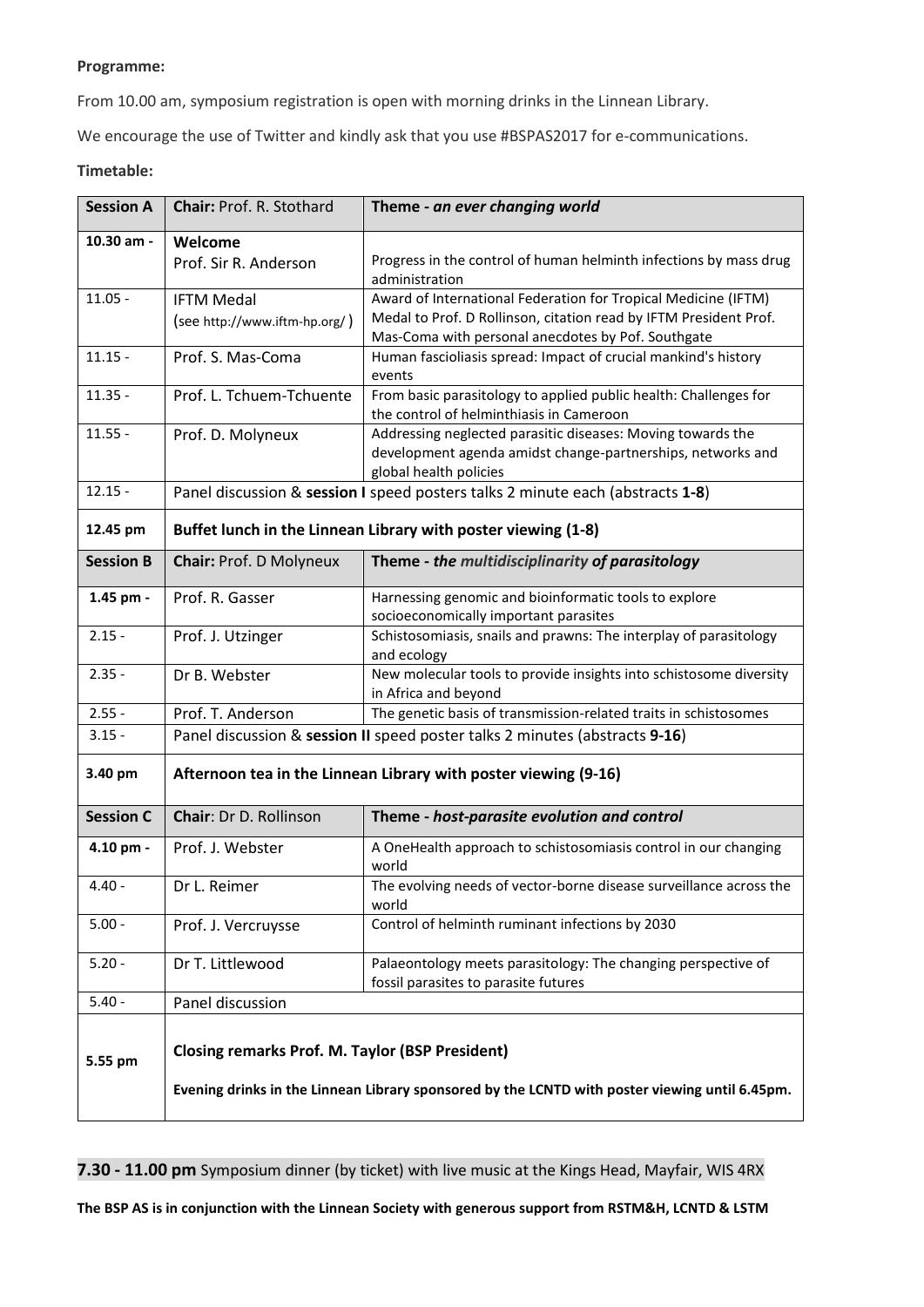To augment the poster session (abstracts **1 – 8** at lunchtime and abstracts **9 – 16** at tea break), there will be speed poster talks in the main auditorium.

In these sessions, the author presents a single Powerpoint slide, in no more than 2 minutes, to highlight the essence of their poster's key information and take home messages.

There will be no questions taken from the floor during the speed poster sessions for the intention is to initiate discussions directly at the poster itself.

Authors from these sessions will also be invited to produce a short-article for consideration within the special issue of *Parasitology* resultant from this meeting.

| <b>Speed talks</b> | Presenter       | <b>Title</b>                                                                                                                                                    |
|--------------------|-----------------|-----------------------------------------------------------------------------------------------------------------------------------------------------------------|
| <b>Session I</b>   | 12.30 pm -      |                                                                                                                                                                 |
| $\mathbf{1}$       | M.D. Bargues    | DNA multigene characterization of main authochthonous lymnaeid vectors involved in<br>fascioliasis transmission in human endemic areas in Latin America.        |
| $\overline{2}$     | L. Hammill      | Integrating vector control and test-and-treat with doxycycline as part of a<br>multidisciplinary approach for the control of onchocerciasis in Cameroon.        |
| 3                  | A. Hembem       | Sensitive pan-malaria LDH immunosensor and comparison with OptiMAL rapid<br>diagnostic kit.                                                                     |
| 4                  | M. Markus       | Plasmodium vivax in bone marrow: A newly recognised malaria control problem.                                                                                    |
| 5                  | T. Kuster       | Multidisciplinary studies on Dermanyssus gallinae: Enhanced delivery of a prototype<br>poultry red mite vaccine.                                                |
| 6                  | F. Gadelha      | Trypanosoma cruzi isolates from patients with distinct manifestations of Chagas<br>disease: Which biochemical features distinguishes them?                      |
| $\overline{ }$     | F. Allan        | SCAN: Developing and maintaining a national archive of schistosome material at the<br>Natural History Museum, London.                                           |
| 8                  | D. Cook         | New methods to detect parasites in vectors: Using nanotechnology to aid<br>xenomonitoring.                                                                      |
| <b>Session II</b>  | 3.25 pm -       |                                                                                                                                                                 |
| 9                  | L. Cunningham   | DNA platform for detection of NTDs in Ghana: baseline parasitology information for<br>household surveys for soil-transmitted helminthaisis and schistosomiasis. |
| 10                 | S. Ferguson     | The parasite-host interactions of mammalian microsporidial infections: Hexokinase at<br>the interface.                                                          |
| 11                 | U. Anjum        | First detection of microsporidia in animal faecal samples in urban parks in Leicester, UK.                                                                      |
| 12                 | H. Hoosen       | Use of a faecal parasite concentrator 'mini Parasep SF' for detecting microsporidia in<br>urban areas.                                                          |
| 13                 | Z. Bartonicek   | Multidisciplinary studies at Barombi Kotto, Cameroon: Using eDNA analysis to assess<br>presence of schistosomes in the crater lake.                             |
| 14                 | J. Fenn         | Parasite immunology: From the laboratory to the field with studies of feral mice from the<br>Isle of May, Scotland.                                             |
| 15                 | E. Agyei-Obsese | Transmission blocking activity of a standardised of a standardised neem seed extract<br>(Azadiracta indica) on the rodent malaria parasite Plasmodium vivax.    |
| 16                 | S. Kayuni       | Multidisciplinary studies of Male Genital Schistosomiasis (MGS) in fishermen of Lake<br>Malawi an ignored, neglected tropical disease.                          |